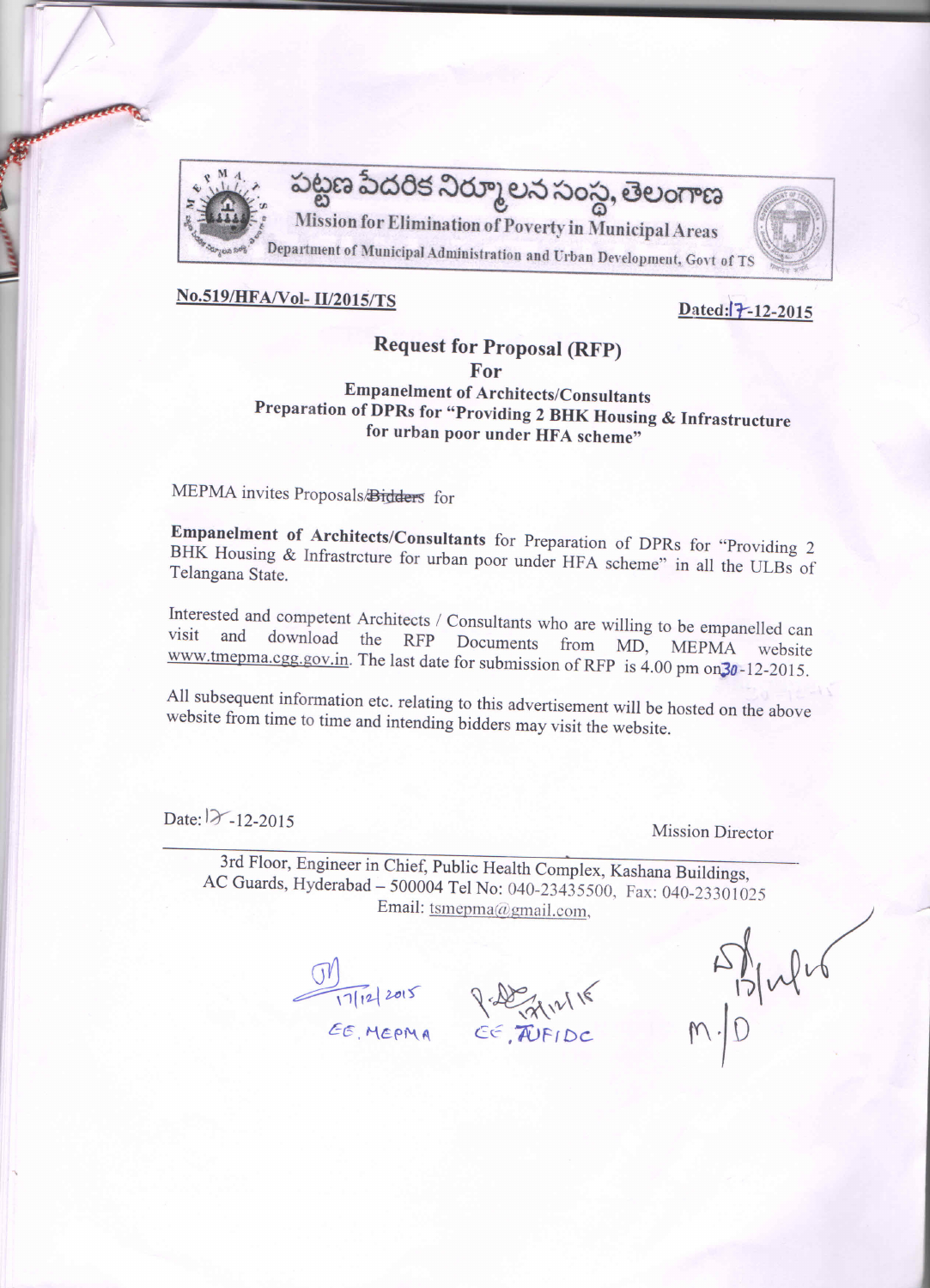# **REQUEST FOR PROPOSALS**

**for**

# **Empanelment of Architects/ Consultants**

**for**

**Preparation of DPRs for**

**"Providing 2 BHK Housing & Infrastructure For Urban**

**Poor Under HFA Scheme" in ULBs of Telangana.**

**MISSION FOR ELEMINATION OF POVERTY IN MUNICIPAL AREAS, TELANGANA STATE**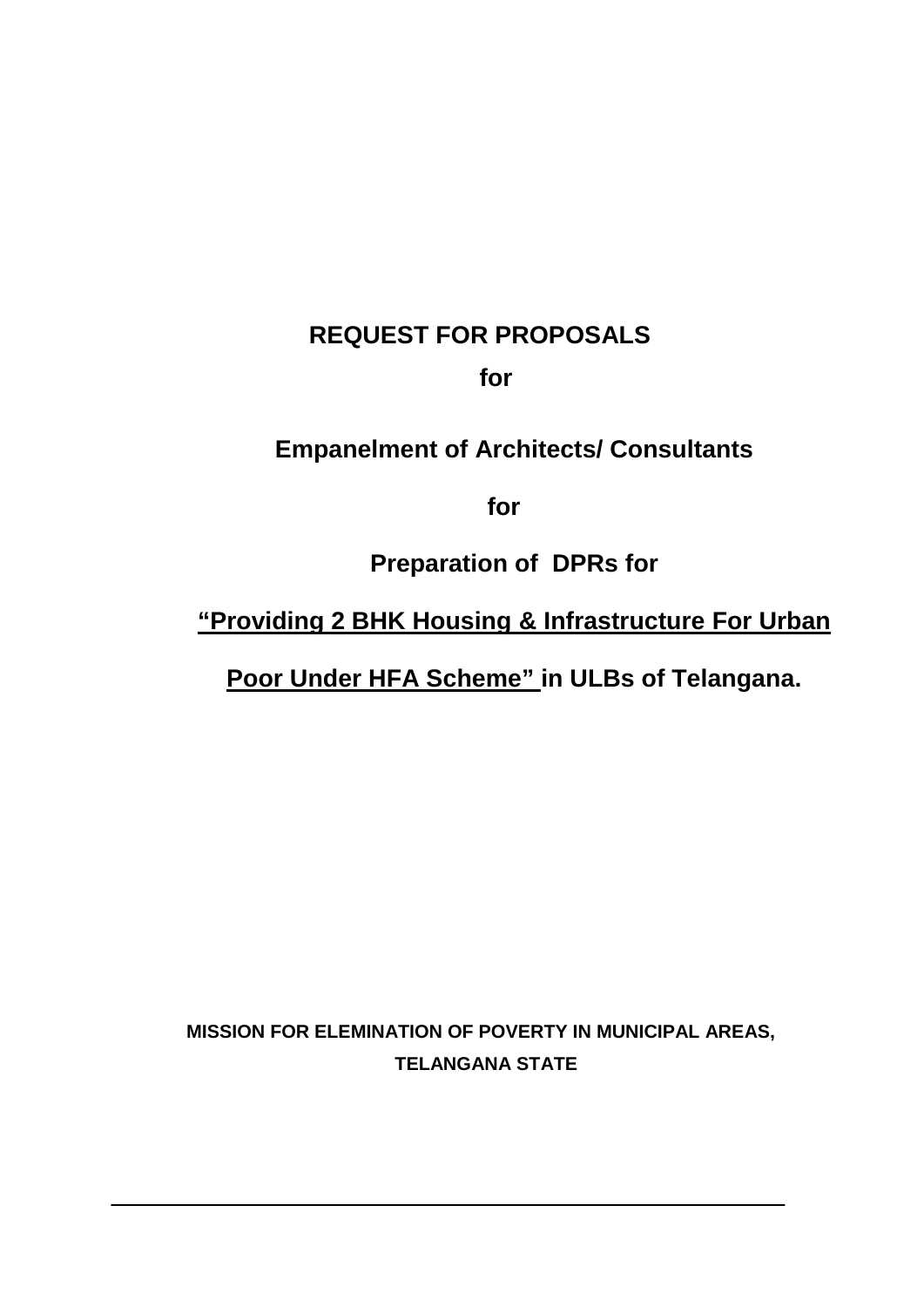**Part - I**

**Information to Bidders**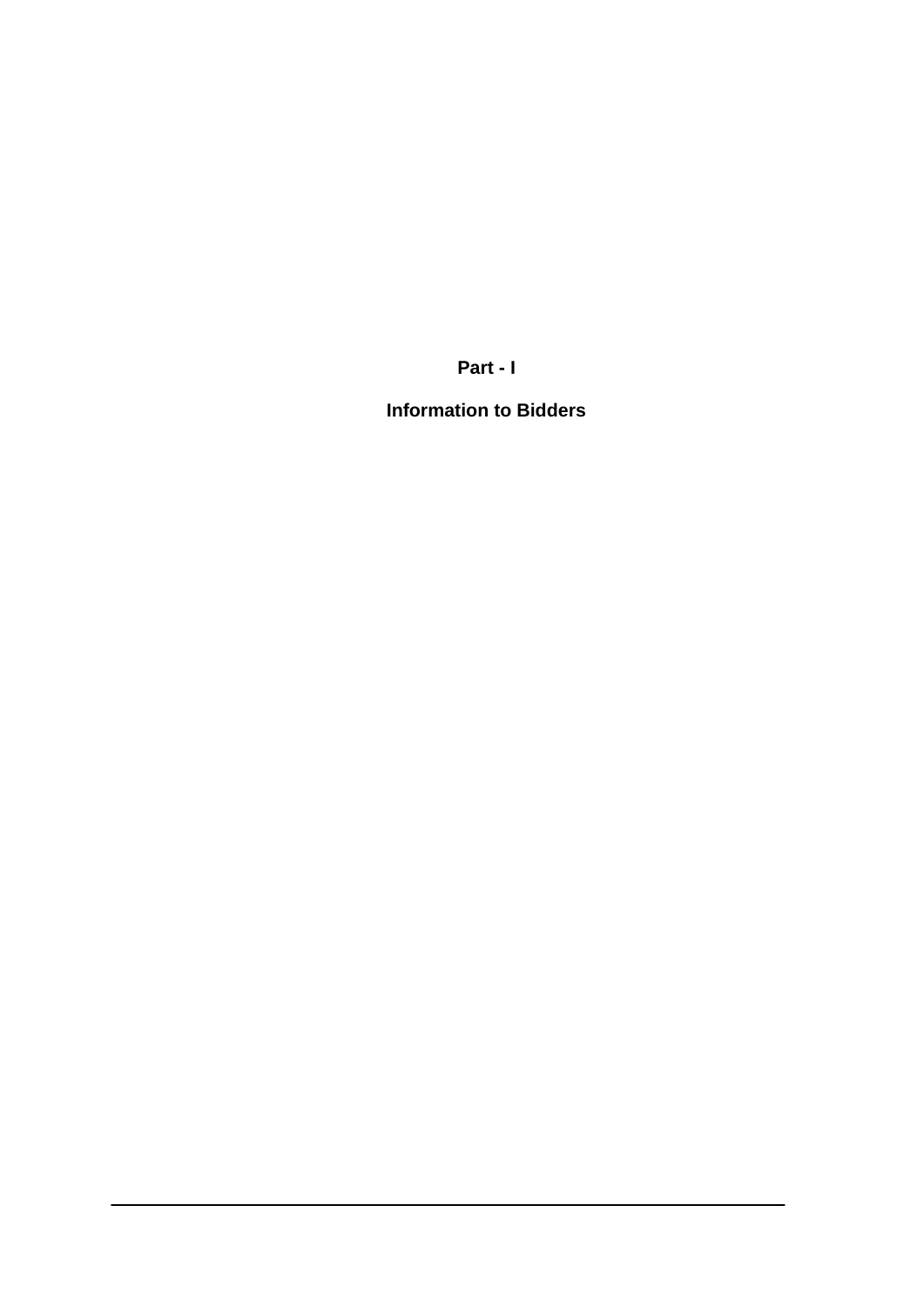# **COVER A**

# **TECHICAL PROPOSAL**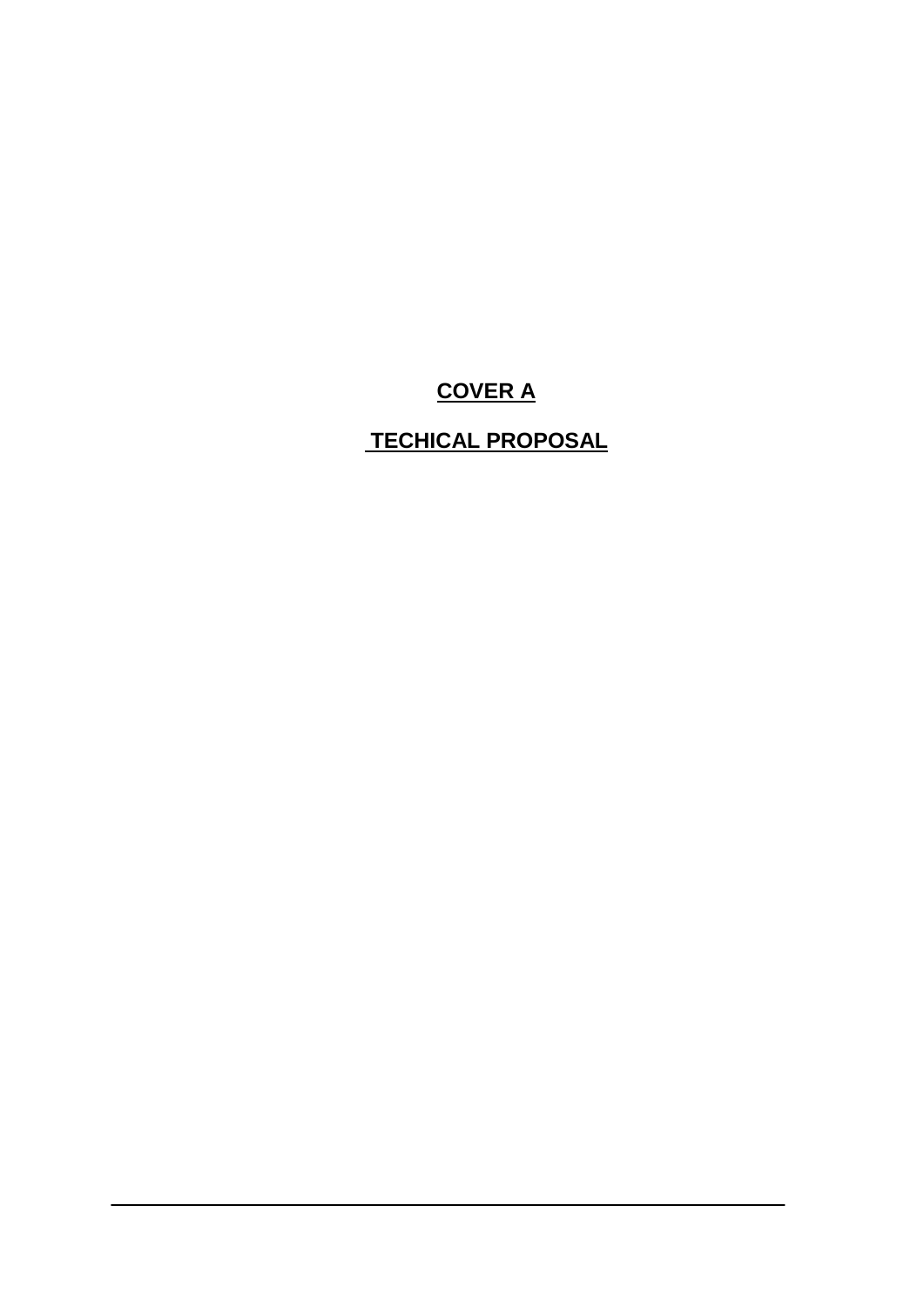# **RFP Activities**

| Activity                                                         | <b>Details</b>                                                                                                     |
|------------------------------------------------------------------|--------------------------------------------------------------------------------------------------------------------|
| <b>CONSULTANCY DOCUMENT</b><br><b>INVITATION FOR TENDER</b>      | Eol No:<br>No.519/HFA/vol II/2015/TS,                                                                              |
| <b>REFERENCE:</b>                                                | Dated:17 -12-2015                                                                                                  |
| Issue of RFP Document up to                                      | NA.                                                                                                                |
| Time and Date for Pre Proposal<br>Conference                     | <b>NA</b>                                                                                                          |
| Last Date and Time for receipt of sealed<br><b>RFP Documents</b> | 30.12.2015 up to 4:00PM                                                                                            |
| Time and Date of Opening of RFP<br>Document.                     | 30.12.2015 up to 4:30PM                                                                                            |
| <b>Cost of RFP Document</b>                                      | Rs. 2,000/- payable in favor of<br>Mission Director, MEPMA, TS in<br>shape of Demand Draft from<br>scheduled Bank. |
| TIME AND DATE OF OPENING OF<br><b>COVER - B OF TENDERS:</b>      | Will be intimated to the Qualified<br>Consultants                                                                  |
| ADDRESS FOR COMMUNICATION                                        | Mission Director, MEPMA, TS                                                                                        |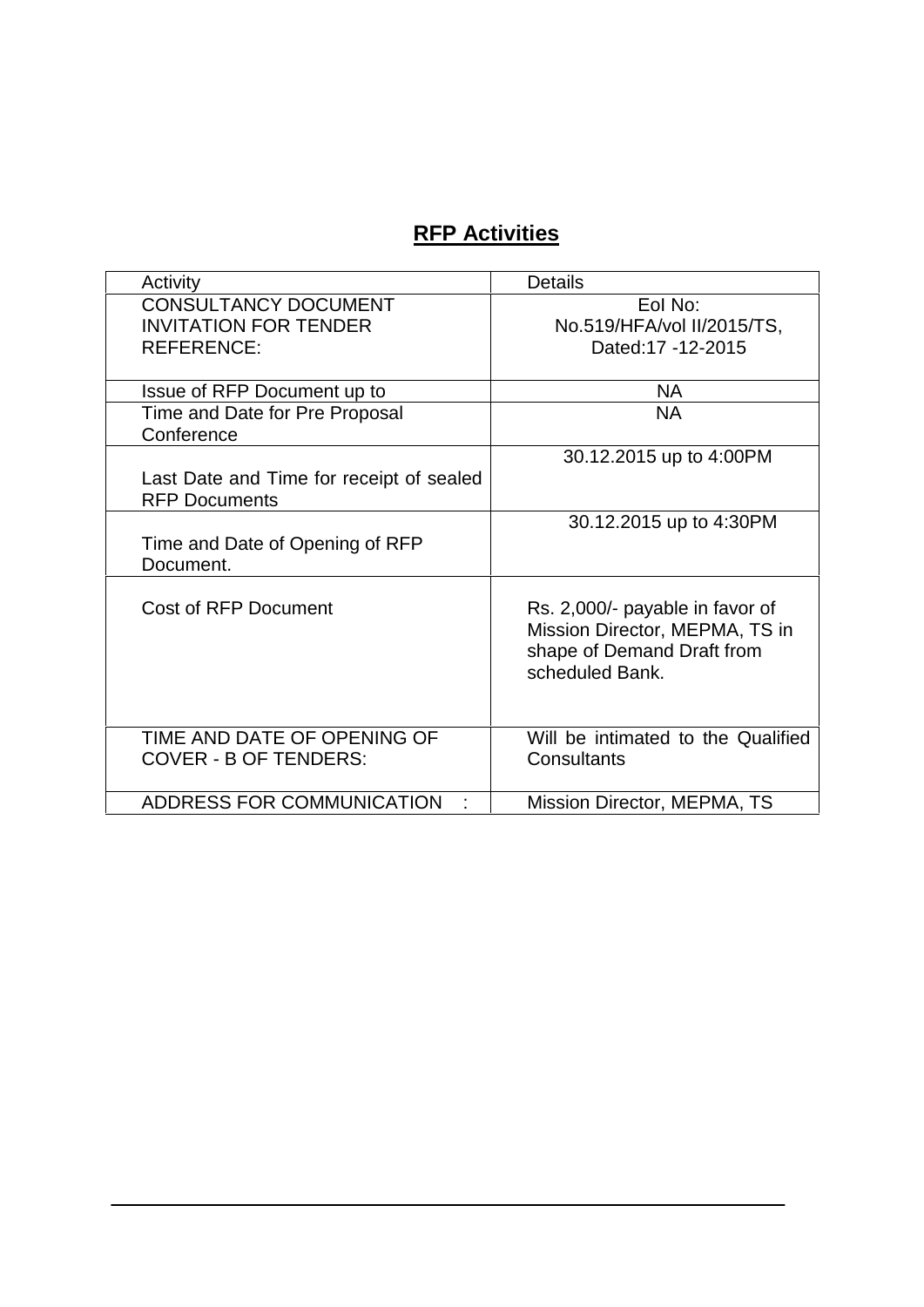## **OBJECTIVE**

The Government of Telangana have taken up the proposal for **"Providing 2 BHK Housing & Infrastrcture for homeless poor" in the State** and proposed to dovetail the funds from Housing For All (HFA) Scheme launched by GoI for the projects to be undertaken in urban areas. The objective of this RFP is to empanel Architects/Consultants for preparation of DPRs for " Providing 2 BHK Housing & Infrastructure for urban poor under HFA scheme" in all ULBs of the State. This RFP is being issued by MEPMA, the State Level Nodal Agency(SLNA) for HFA scheme

**Request for Proposal for empanelment**

Proposals are invited from Architects/Consultants in response to this RFP.

The Architects/Consultants will be empanelled based on procedure described in this document.

# **Eligibility Criteria**

Sealed bids are invited from the bidders for submission of the proposal for empanelment.

- (i) The Bidder should be in the area of consultancy for Housing & Infrastructure for at least 5 years.
- (ii) The Annual turnover of the bidder should be more than  $\overline{Rs.20.00}$ lakhs in any one financial year during the last five years i.e. from 01.4.2010 to 31.3.2015.
- (iii) Past experience in the similar job.

Your proposal in response could form the basis for future negotiations and ultimately you will be empanelled for taking up the job in any ULB of the state.<br>The bidder has to enter in to a contract with the respective

Commissioner of the ULB for taking up the Job. The necessary consultation fee will be paid by the ULB as per payment schedule indicated in the ToR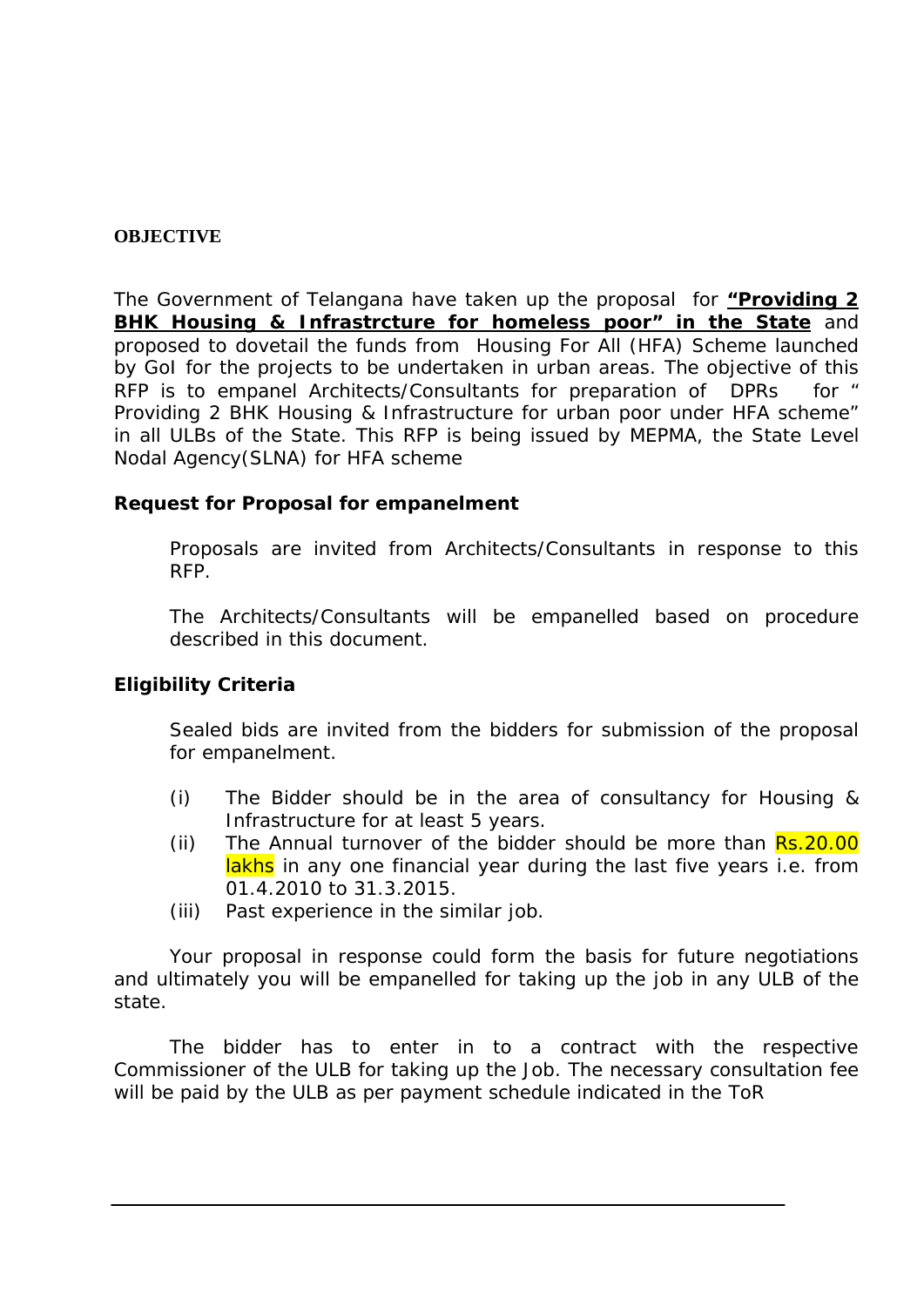Please note that the cost of preparing the proposal and of negotiating the contract, including a visit to the towns and to the Client's offices are not reimbursable as a direct cost of the Assignment.

To enable you to submit a proposal, please find enclosed the terms of reference (ToR) for this Proposal. This includes the purpose and scope of the Proposal, the envisaged tasks, the expertise required along with inputs, the outcomes and deliverables and the reporting schedule, timings and payment terms.

## **1 PREPARATION OF PROPOSALS**

#### 1.1 **Technical Proposal**

- 1. Format for the technical proposal is in the TOR including the format for CV's which should be followed. The Bidders are expected to examine the documents in detail before submission of proposals.
- 2. A brief description of the firm's organizational setup and an outline of recent experience on assignments of similar nature. For each assignment, the outline should indicate, inter alia, the profiles and names of the staff provided, duration of the assignment, and firm's involvement.
- 3. A description of the methodology and work plan for performing the assignment.
- 4. The list of the proposed staff team and specialization, the tasks that would be assigned to each staff member, and their timing. CVs of the proposed professional key staff duly signed, should be submitted. Key information should include number of years working for the firm entity, and level of responsibility held in various assignments during the last five (05) years.
- 5. Each key staff proposed shall be associated with only one consultant
- 6. It is desirable that the majority of the key professional staff proposed be permanent employees of the firm or have an extended and stable working relation with it.
- 7. Alternative professional staff shall not be proposed, and only one CV may be submitted for each position.
- 8. The technical proposal shall not include any financial information.
- 9. The consultancy firm shall furnish 3 to 4 types model DPRs for Housing & Infrastructure as a sample of their competency.
- 10.Rs.2,000/- in the form of DD in favour of Mission Director, MEPMA,TS shall be enclosed towards cost of RFP Document.
- 11. Bid security in the form of DD for Rs.20,000/- in name of Mission Director, MEPMA,TS.

## 1.2 **Financial Proposal**

1. The Consultants should submit their financial quote for consultancy fee in the form of percentage on the cost of project. The lowest quote in each category will be frozen and accepted. The consultants who are technically qualified will be offered to work at the lowest rates. The consultants who are willing to work at the frozen rates will be empanelled for preparation of DPRs. If necessary, the Consultants will be allotted District wise on lottery basis for preparation of DPRs in the ULBs of the Districts.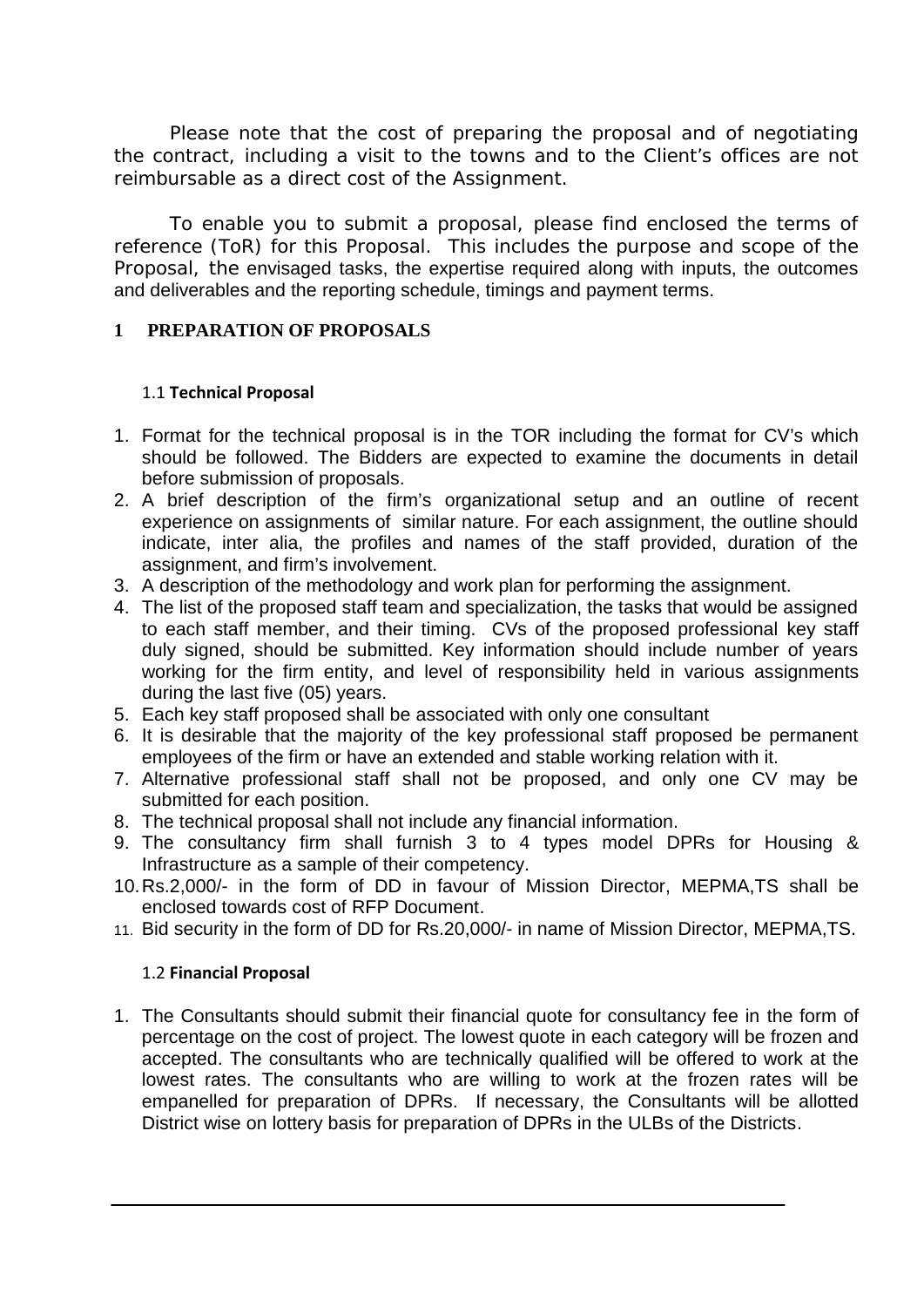- 2. The financial proposal shall be submitted in the form-4A.
- 3. The following "Financial Quote" ceilings are fixed based on number of Dwellings Units in the DPR. The percentages on the estimate cost of DPR.

| <b>No. of Dwelling Units</b> | % of total DPR Cost |
|------------------------------|---------------------|
| Up to $200$                  | 0.4%                |
| From 201 to 500              | 0.35%               |
| From 501 to 1000             | 0.2%                |
| From 1001 to 1500            | 0.18%               |
| From 1501 to 2000            | 0.17%               |
| Above 2000                   | 0.16%               |

#### **1.3 SUBMISSION , RECEIPT AND EVALUATION OF PROPOSALS**

#### **Submission of Proposals:**

Proposals should be submitted in one original document. Proposals must be prepared in indelible ink and be signed by the authorized representative of the Consultants.

All technical proposals shall be placed in one envelope clearly marked "Technical Proposal," For Empanelment of Consultants for Preparation of DPRs for " Providing 2 BHK Housing & Infrastructure for Urban poor under HFA scheme" and addressed to **The Mission Director, MEPMA,TS, 3 rd floor, Engineer -in - Chief (PH) Complex, AC Guards, Hyderabad -500004.**

The financial proposal shall be placed in separate envelope clearly marked financial proposal of For Empanelment of Consultants for Preparation of DPRs for " Providing 2 BHK Housing & Infrastructure for Urban poor under HFA scheme.

The above Two covers namely technical proposal and financial proposals shall be placed in another cover and addressed to **The Mission Director, MEPMA,TS, 3rd floor, Engineer -in - Chief (PH) Complex, AC Guards, Hyderabad -500004.**

#### **Receipt of Proposal**

Your completed technical and financial proposals must be delivered to this address on or before **4:00 PM on 30.12.2015.**

Technical and financial proposals shall be written in English including project/study reports. The Client reserves the right to modify and extend the deadline for the submission of proposals.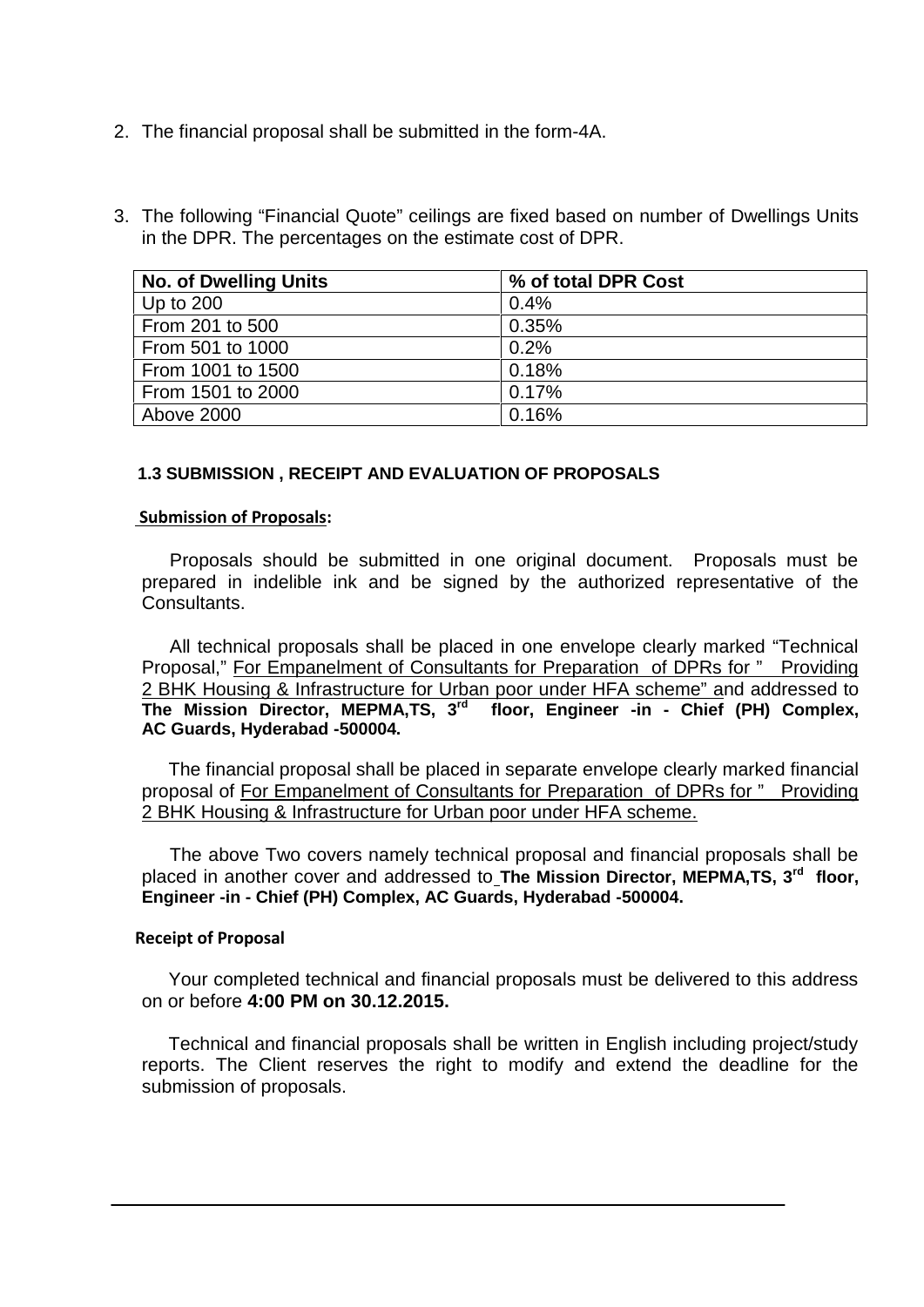#### **1.4 Bid Evaluation**

The technical bids will be evaluated by the MEPMA prior to opening of any financial proposals. All the technical bids will be evaluated based on their experience. The MEPMA shall carry out its evaluation applying the following evaluation criteria.The cost of RFP of Rs.2,000/- and Bid Security of Rs. 20,000/- shall be in the form of demand drafts issued by scheduled banks and shall be placed along with technical proposal. The proposals with out valid cost of RFP & Bid Security will not be considered and not evaluated.

| S.No         | <b>Criterion</b>                                                                                                                                                                  | <b>Score</b> |                                                                                                                                |
|--------------|-----------------------------------------------------------------------------------------------------------------------------------------------------------------------------------|--------------|--------------------------------------------------------------------------------------------------------------------------------|
| $\mathbf{1}$ | Specific Experience of consultant related<br>to the present Assignment                                                                                                            |              |                                                                                                                                |
| 1.1          | Experience in Consultancy/Architect work<br>for Housing & infrastructure works with<br>Central/State Government/Local<br>Government for minimum of 5 years                        | 20           | $5 - 8$ years - 12 marks<br>- 20 marks<br>>8 years                                                                             |
| 1.2          | Experience in Consultancy/Architect work<br>for Urban Local Bodies in 3 years                                                                                                     | 10           | - 6 marks<br>3-5 years<br>>5 years - 10 marks                                                                                  |
| 1.3          | Preparation of Plans/Model Plans, DPRs<br>for Housing & Infrastructure                                                                                                            | 10           | $1-5$ jobs<br>- 4 marks<br>6-8 jobs<br>- 6 marks<br>>8 jobs<br>- 10 marks                                                      |
| 1.4          | Annual turnover in any one year during the<br>last five years i.e. from 01.4.2010 to<br>31.3.2015.<br>(Should have minimum Rs. 20.00 lakhs.<br>Certified by Chartered Accountant) | 15           | $>$ 20 lakhs < 30 lakhs $-$<br>9 marks<br>$>$ 30 lakhs $<$ 50 lakhs $-$<br>12 marks.<br>$>50$ lakhs $-15$ marks                |
| 1.5          | Methodology and Sample DPRs furnished<br>by consultants                                                                                                                           | 20           | Marks will be awarded<br>by the committee<br>based on the<br>methodology and<br>sample drawings<br>furnished by<br>consultants |
| 1.6          | <b>Key Staff</b>                                                                                                                                                                  |              |                                                                                                                                |
|              | i. Team Leader                                                                                                                                                                    | 10           | Details given<br>separately                                                                                                    |
|              | ii.Other Staff                                                                                                                                                                    | 15           | Details given<br>separately                                                                                                    |

The bidders will be selected based on the technical score. The Minimum score required for qualifying for opening of financial proposal is 60%.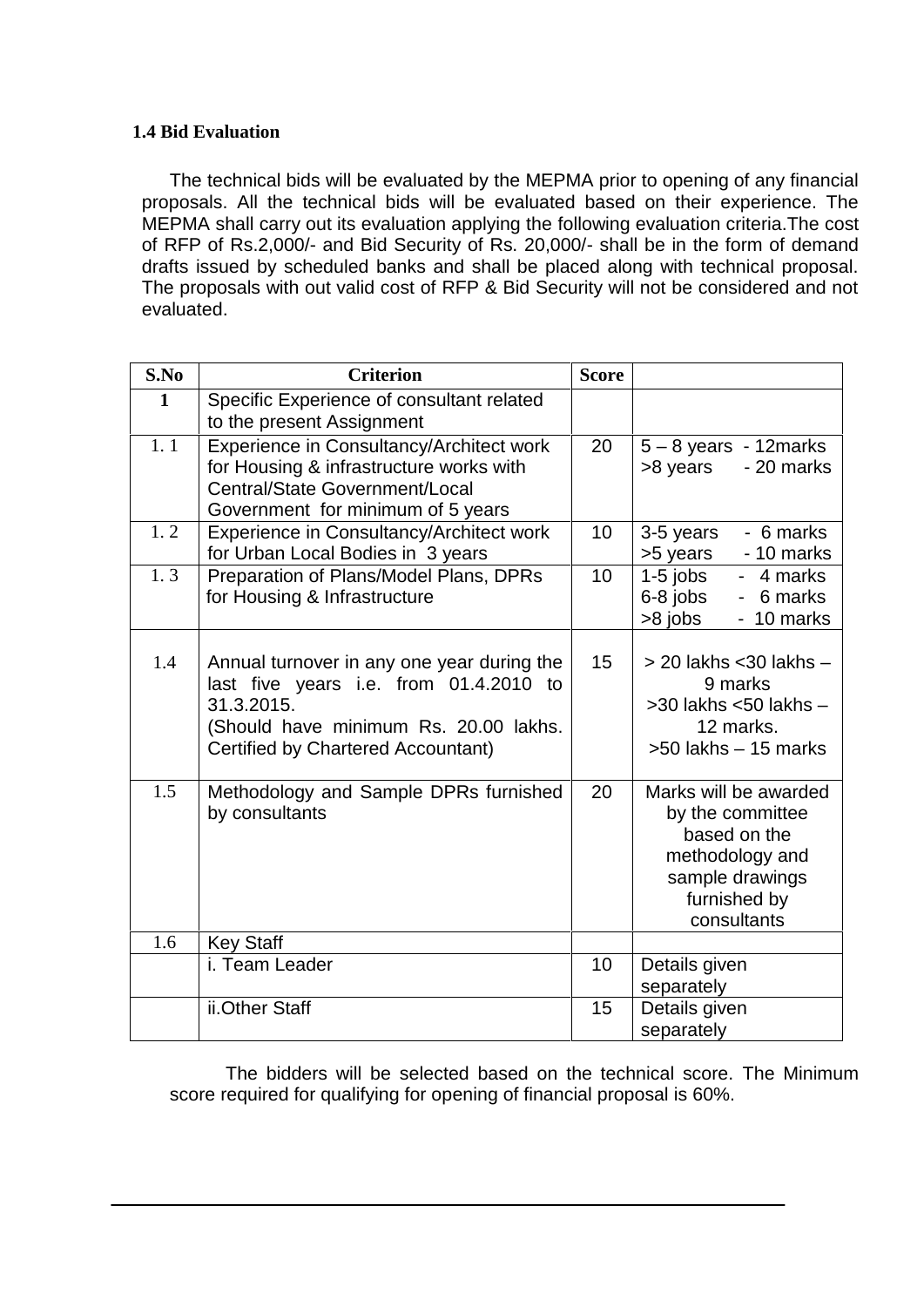| Position                                                               | No. of<br>persons | <b>Qualifications &amp; skills</b>                                                                                                                                                        | Experience                                                                                                          |
|------------------------------------------------------------------------|-------------------|-------------------------------------------------------------------------------------------------------------------------------------------------------------------------------------------|---------------------------------------------------------------------------------------------------------------------|
| Team Leader<br>(Planning<br>Engineering<br>Expert)<br>or<br>10.0 Marks | 1                 | <b>Bachelors</b><br><b>Masters</b><br>or<br>Degree in Planning / any<br>branch<br>of<br>civil<br>engineering,<br>Good<br>knowledge of Preparation<br>of Housing &<br>infrastructure plans | Managed infra projects for<br>at least 5 years.<br>>5years<br><8years<br>5 marks<br>$>8$ years $-10$ marks          |
| Dy. Team Leader<br>(Engineering expert)<br>5.0 Marks                   |                   | in<br>Bachelors<br>Degree<br>Engg./Tech and Good<br>knowledge of designing<br>infrastructure                                                                                              | Managed infra projects for<br>at least 05 years.<br>$>5 - 8$ years $-03$ marks<br>$>8$ years $-05$ marks            |
| <b>Planning Expert</b><br>5.0 Marks                                    | 1                 | B.Arch / B.Tech(Civil) /<br><b>B.Planning with Masters</b><br>in Urban & Regional<br>Planning; Knowledge of<br>working in ULBs                                                            | Managed similar projects<br>for at least 05 years.<br>$>5 - 8$ years $-03$ marks<br>$>8$ years $-05$ marks          |
| <b>Structural Engineer</b><br>5.0 Marks                                | 1                 | B.Tech (Civil) / M.Tech<br>(Structures)                                                                                                                                                   | 5 years of experience in<br>design of structures<br>$>5$ years $<8$ years $-$<br>03 marks<br>$>8$ years $-05$ marks |

## **The following are the key professionals to be nominated for the study:**

#### 1.5.Bid Validity

The bidders are requested to hold their proposal valid for 90 days from the date of submission, during which time they shall maintain, without change, the personnel proposed for the assignment. The MEPMA reserves the right to accept or reject any or all of the bids. The decision of the Managing Director, MEPMA in this regard shall be final and binding on all the bidders. No correspondence will be entertained in this regard. Furthermore, as quality is the principal selection criteria, the client does not bind itself in any way to select the firm offering the lowest prices.

## 1.6 Facilities to be provided by the Client

The client will provide the following services to the extent available to the consultant for the duration of the assignment:

Access to the available data including documents, reports, accounts and maps. Permissions to enter works and offices as appropriate and necessary to undertake the proposed study. The consultants shall discuss and highlight the requirements essential for the proposed study.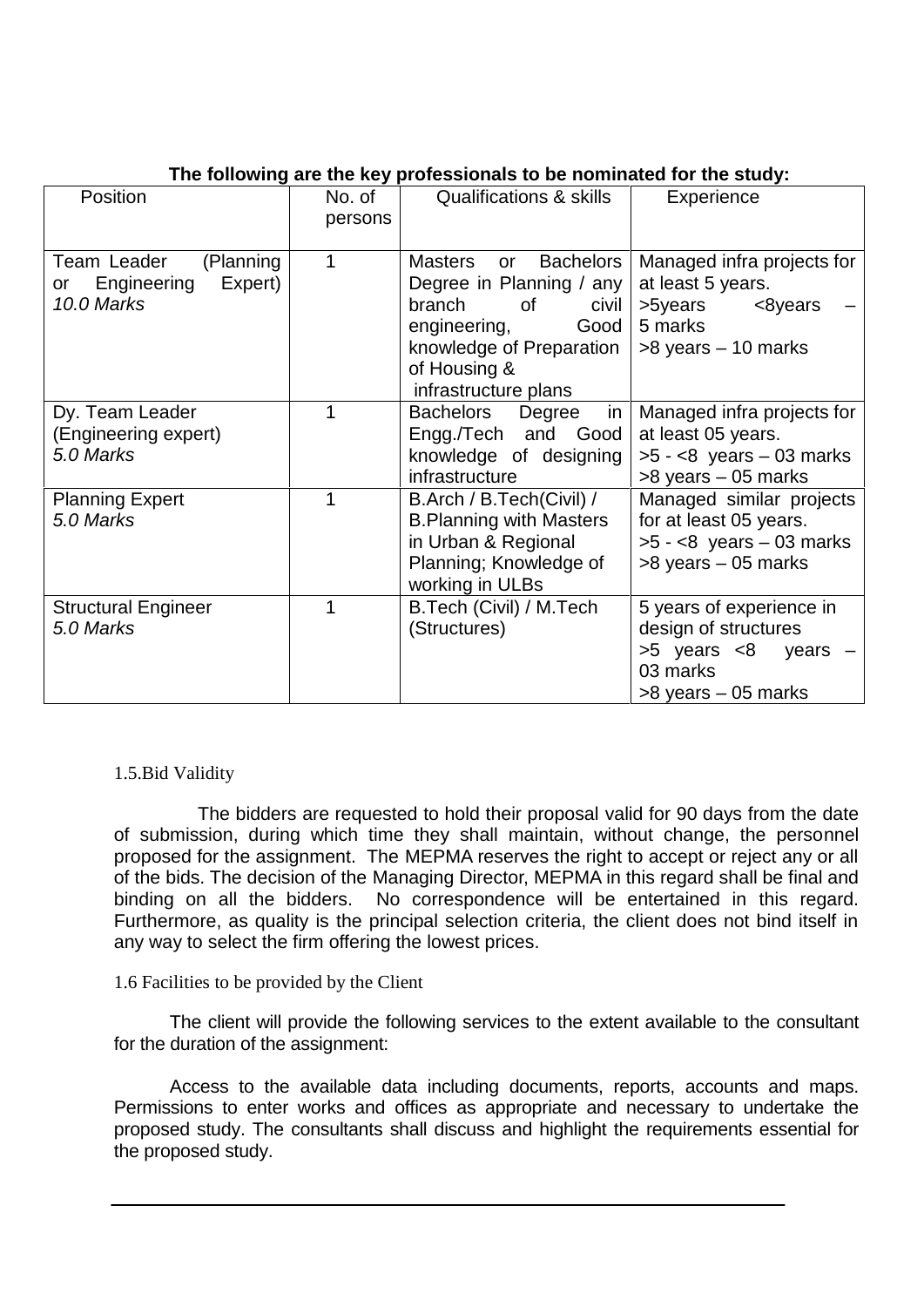1.7.Facilities to be provided by the Consultant

The consultant shall include in the financial proposal for all items necessary to complete the work and outputs as defined in the ToR. Any other relevant item with the consent of the client in a manner satisfactory to the client for completion of the study.

#### 1.8 Empanelment of Consultant.

The Consultant who have been technically qualified will be empanelled for developing model layouts/plans and DPRs for Housing & Infrastructure in all the ULBs of the State as per procedure explained already.

The empanelled consultants will be offered to work at the lowest rate quoted and frozen by MEPMA. District wise ULBs will be allotted to the empanelled and willing consultants through lottery.

#### 1.9CONFIDENTIALITY

Information relating to evaluation of proposals and recommendations concerning awards shall not be disclosed to the consultants who submitted the proposals or to other persons not officially concerned with the process until the successful Firm has been notified that it has been awarded the contract.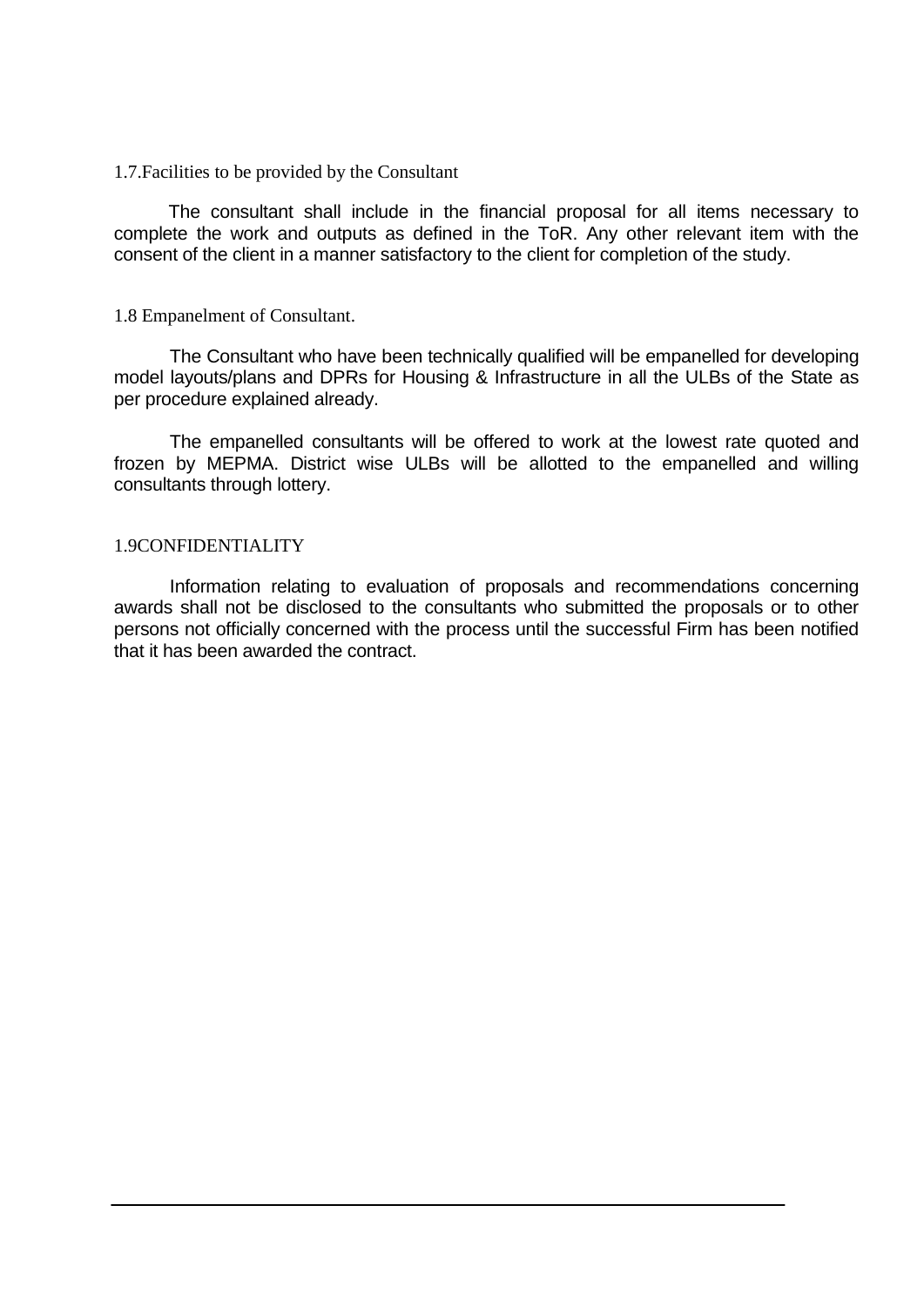## **APPENDIX A**

# **2.TECHNICAL PROPOSAL – STANDARD FORMS**

- A. Technical Proposal submission form.
- B. Firm's references.
- C. Description of the methodology and work plan for performing the Assignment.
- D. Team composition and task assignments.
- E. Format of Curriculum Vitae of proposed professional staff.
- F. Cost of RFP (Rs.2,000/-) and Bid Security (Rs.20,000/-) in the form of Demand Drafts.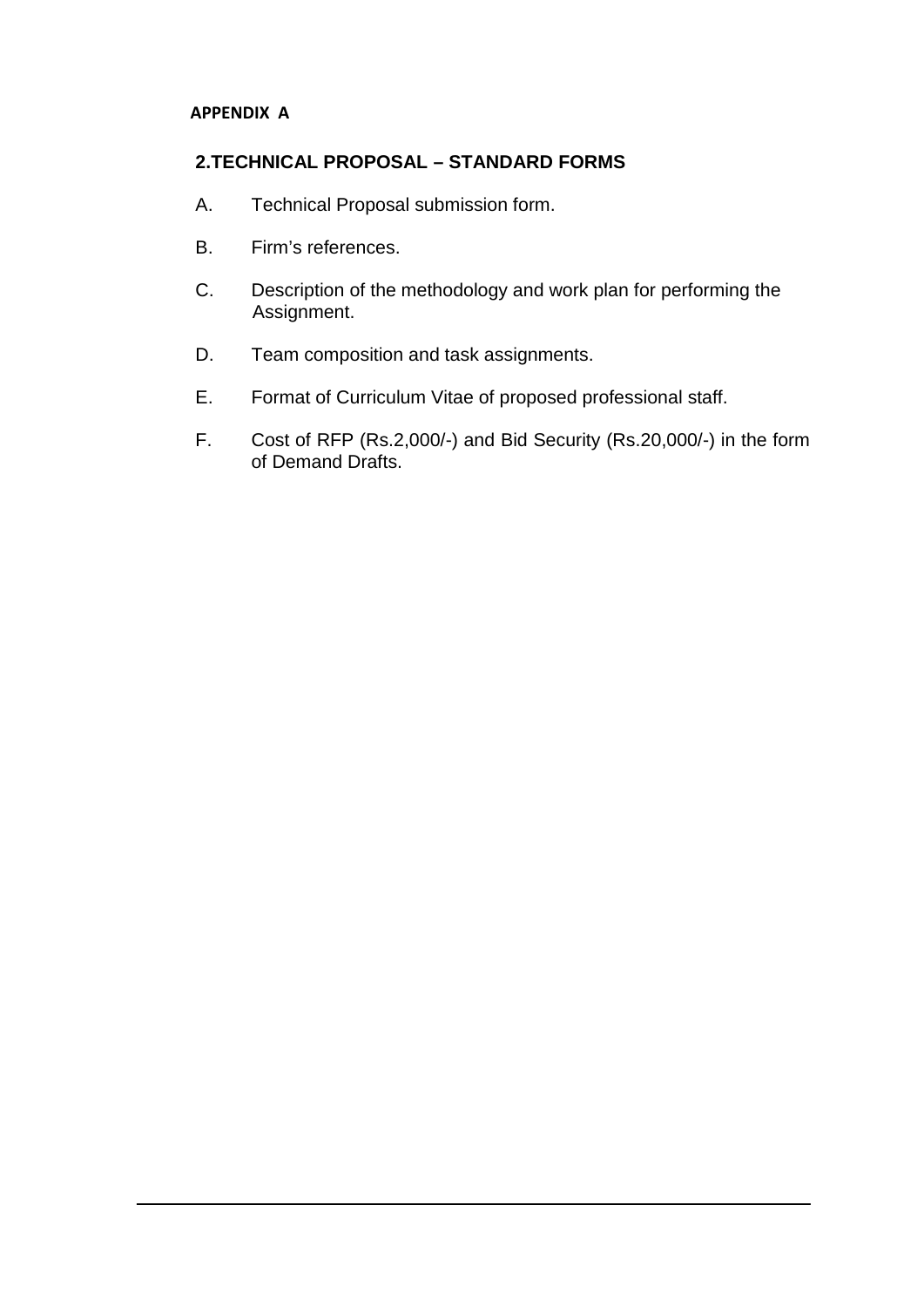# **2A.TECHNICAL PROPOSAL SUBMISSION FORM**

[*Location, Date*]

FROM: (Name of Firm) To: (Name and Address of Employer) \_\_\_\_\_\_\_\_\_\_\_\_\_\_\_\_\_\_\_ \_\_\_\_\_\_\_\_\_\_\_\_\_\_\_\_\_\_\_\_\_\_\_\_\_\_\_\_\_\_\_ \_\_\_\_\_\_\_\_\_\_\_\_\_\_\_\_\_\_\_ \_\_\_\_\_\_\_\_\_\_\_\_\_\_\_\_\_\_\_\_\_\_\_\_\_\_\_\_\_\_\_ \_\_\_\_\_\_\_\_\_\_\_\_\_\_\_\_\_\_\_ \_\_\_\_\_\_\_\_\_\_\_\_\_\_\_\_\_\_\_\_\_\_\_\_\_\_\_\_\_\_\_ Ladies/Gentlemen: Subject :- Hiring of Consultancy Service for \_\_\_\_\_\_\_\_\_\_\_\_\_\_\_\_\_\_\_\_\_\_\_\_\_\_\_\_ \_\_\_\_\_\_\_\_\_\_\_\_\_\_\_\_\_\_\_\_\_\_\_\_\_\_\_\_\_ Technical Proposal.

We, the undersigned, offer to provide the consulting services for the above in accordance with your request for Proposal dated [*Date*], and our Proposal. We are hereby submitting our Proposal which includes this Technical Proposal, and a Financial Proposal sealed under a separate envelope.

If negotiations are held during the period of validity of the Proposal, i.e., before [*Date*] we undertake to negotiate on the basis of the proposed staff. Our proposal is binding upon us and subject to the modifications resulting from contract negotiations.

We understand you are not bound to accept any Proposal you receive.

We remain,

Yours sincerely,

Authorized Signature: Name and Title of Signatory: Name of Firm: Address: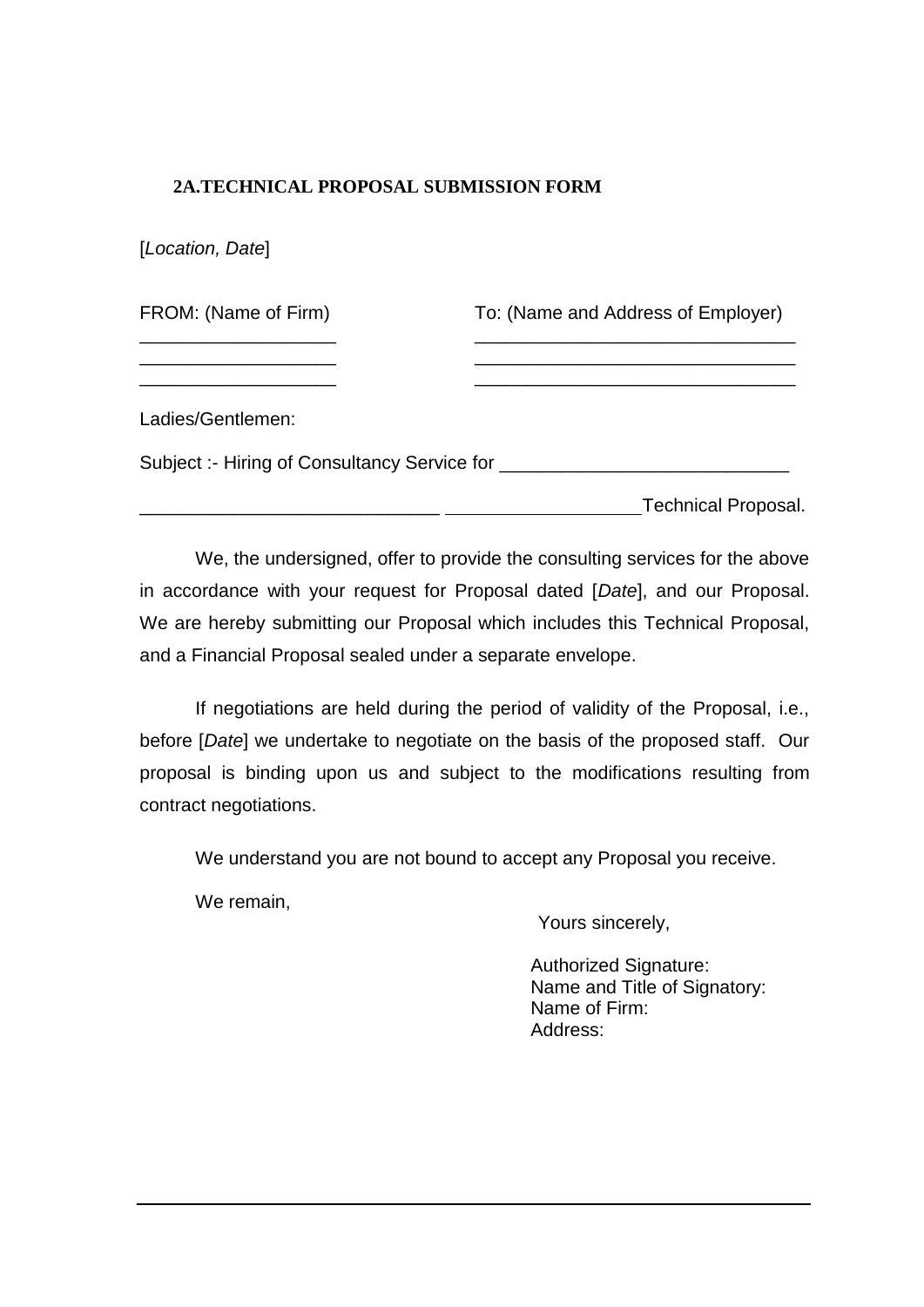# **2B. FIRM'S REFERENCES**

# **Relevant Services Carried Out in the Last Five Years**

**That Best Illustrate Qualifications**

**Using the format below, provide information on each reference assignment for** which your firm/entity, either individually as a corporate entity or as one of the **major companies within an association, was legally contracted.**

| <b>Assignment Name:</b>                  |                                                                                | Country:                                                                      |
|------------------------------------------|--------------------------------------------------------------------------------|-------------------------------------------------------------------------------|
| Location within Country:                 |                                                                                | <b>Professional Staff Provided</b><br>by Your Firm/entity<br>(profiles):      |
| Name of Employer:                        |                                                                                | No. of Staff:                                                                 |
| Address:                                 |                                                                                | No. of Staff-Months;<br>duration of assignment:                               |
| Start Date (Month/Year):                 | Completion<br>Date<br>(Month/Year):                                            | Approx, Value of Services<br>(in Rs)                                          |
| Name of Associated Consultants, if any:  | No. of months of<br>Professional Staff, provided<br>by Associated Consultants: |                                                                               |
| functions performed:                     |                                                                                | Name of Senior Staff (Project Director/Coordinator, Team Leader) involved and |
| <b>Narrative Description of Project:</b> |                                                                                |                                                                               |
|                                          | Description of Actual Services Provided by Your Staff:                         |                                                                               |

Firm's Name:\_\_\_\_\_\_\_\_\_\_\_\_\_\_\_\_\_\_\_\_\_\_\_\_\_\_\_\_\_\_\_\_\_\_\_\_\_\_\_\_\_\_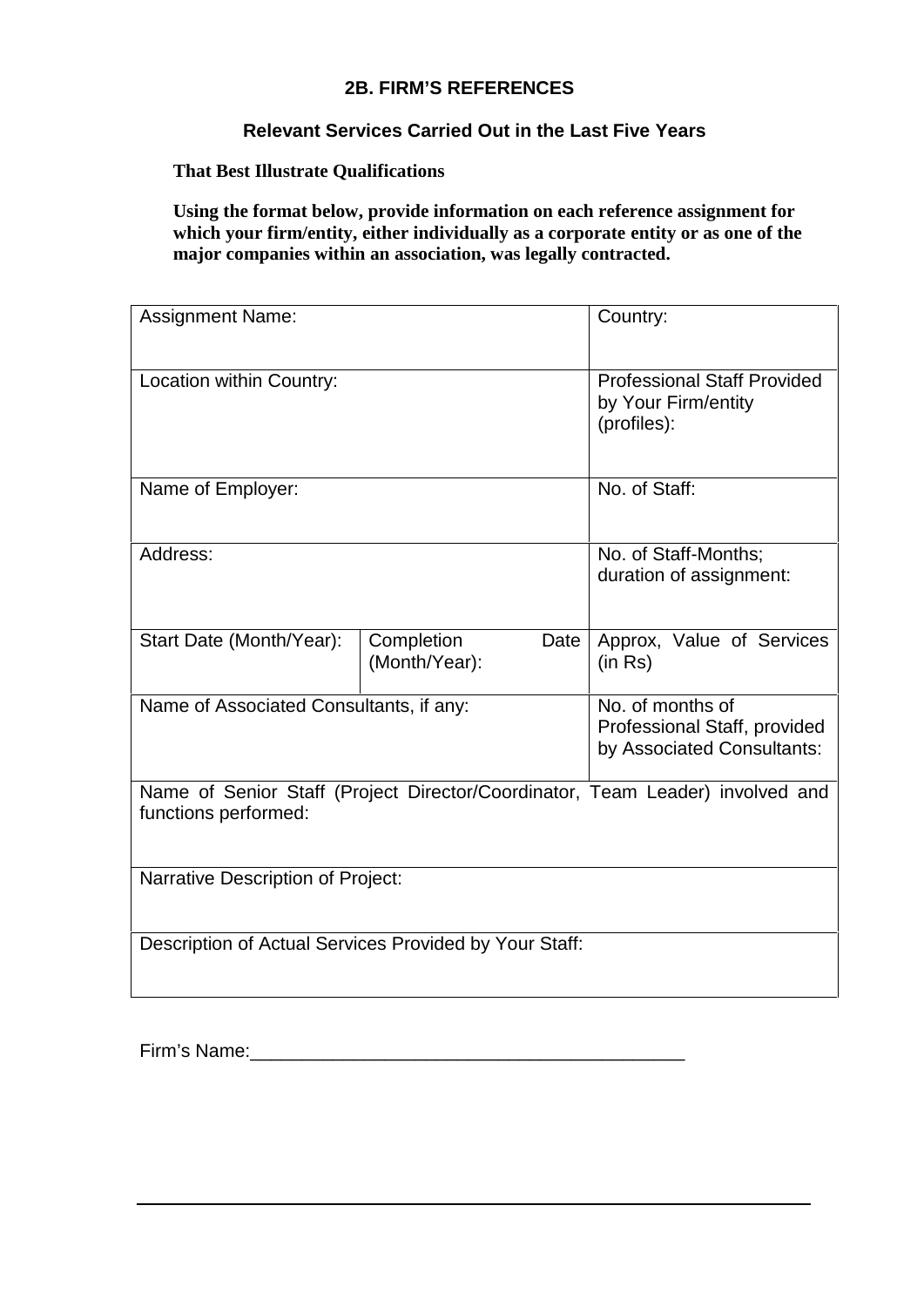**-----------------------------------------------------------------------------------------------------------**

# **2D TEAM COMPOSITION AND TASK ASSIGNMENTS**

## **Technical / Managerial Staff**

| S.No. | Position                                                   | Name | Task |
|-------|------------------------------------------------------------|------|------|
| 1.    | Team Leader (Planning<br>or<br><b>Engineering Expert</b> ) |      |      |
| 2.    | Dy. Team Leader (Engineering<br>expert)                    |      |      |
| 3.    | <b>Planning Expert</b>                                     |      |      |
| 4.    | <b>Structural Engineer</b>                                 |      |      |

Detailed Tasks Assigned:

#### \_\_\_\_\_\_\_\_\_\_\_\_\_\_\_\_\_\_\_\_\_\_\_\_\_\_\_\_\_\_\_\_\_\_\_\_\_\_\_\_\_\_\_\_\_\_\_\_\_\_\_\_\_\_\_\_\_\_\_\_\_ **Key Qualifications:**

[*Give an outline of staff member's experience and training most pertinent to tasks on assignment. Describe degree of responsibility held by staff member on relevant previous assignments and give dates and locations. Use about half a page.*]

\_\_\_\_\_\_\_\_\_\_\_\_\_\_\_\_\_\_\_\_\_\_\_\_\_\_\_\_\_\_\_\_\_\_\_\_\_\_\_\_\_\_\_\_\_\_\_\_\_\_\_\_\_\_\_\_\_\_\_\_\_\_\_

\_\_\_\_\_\_\_\_\_\_\_\_\_\_\_\_\_\_\_\_\_\_\_\_\_\_\_\_\_\_\_\_\_\_\_\_\_\_\_\_\_\_\_\_\_\_\_\_\_\_\_\_\_\_\_\_\_\_\_\_\_\_\_\_

\_\_\_\_\_\_\_\_\_\_\_\_\_\_\_\_\_\_\_\_\_\_\_\_\_\_\_\_\_\_\_\_\_\_\_\_\_\_\_\_\_\_\_\_\_\_\_\_\_\_\_\_\_\_\_\_\_\_\_\_\_\_\_

\_\_\_\_\_\_\_\_\_\_\_\_\_\_\_\_\_\_\_\_\_\_\_\_\_\_\_\_\_\_\_\_\_\_\_\_\_\_\_\_\_\_\_\_\_\_\_\_\_\_\_\_\_\_\_\_\_\_\_\_\_\_\_\_

#### **Education:**

[*Summarize college/university and other specialized education of staff member, giving names of schools, dates attended, and degrees obtained. Use about one quarter of a page.*]

## **Employment Record:**

[*Starting with present position, list in reverse order every employment held. List all positions held by staff member since graduation, giving dates, names of employing organizations, titles of positions held, and locations of assignments. For experience in last ten years, also give types of activities performed and Employer references, where appropriate. Use about three-quarters of a page.*]

#### **Languages:**

[*For each language indicate proficiency: excellent, good, or poor; in speaking, reading and writing*]

\_\_\_\_\_\_\_\_\_\_\_\_\_\_\_\_\_\_\_\_\_\_\_\_\_\_\_\_\_\_\_\_\_\_\_\_\_\_\_\_\_\_\_\_\_\_\_\_\_\_\_\_\_\_\_\_\_\_\_\_\_\_\_\_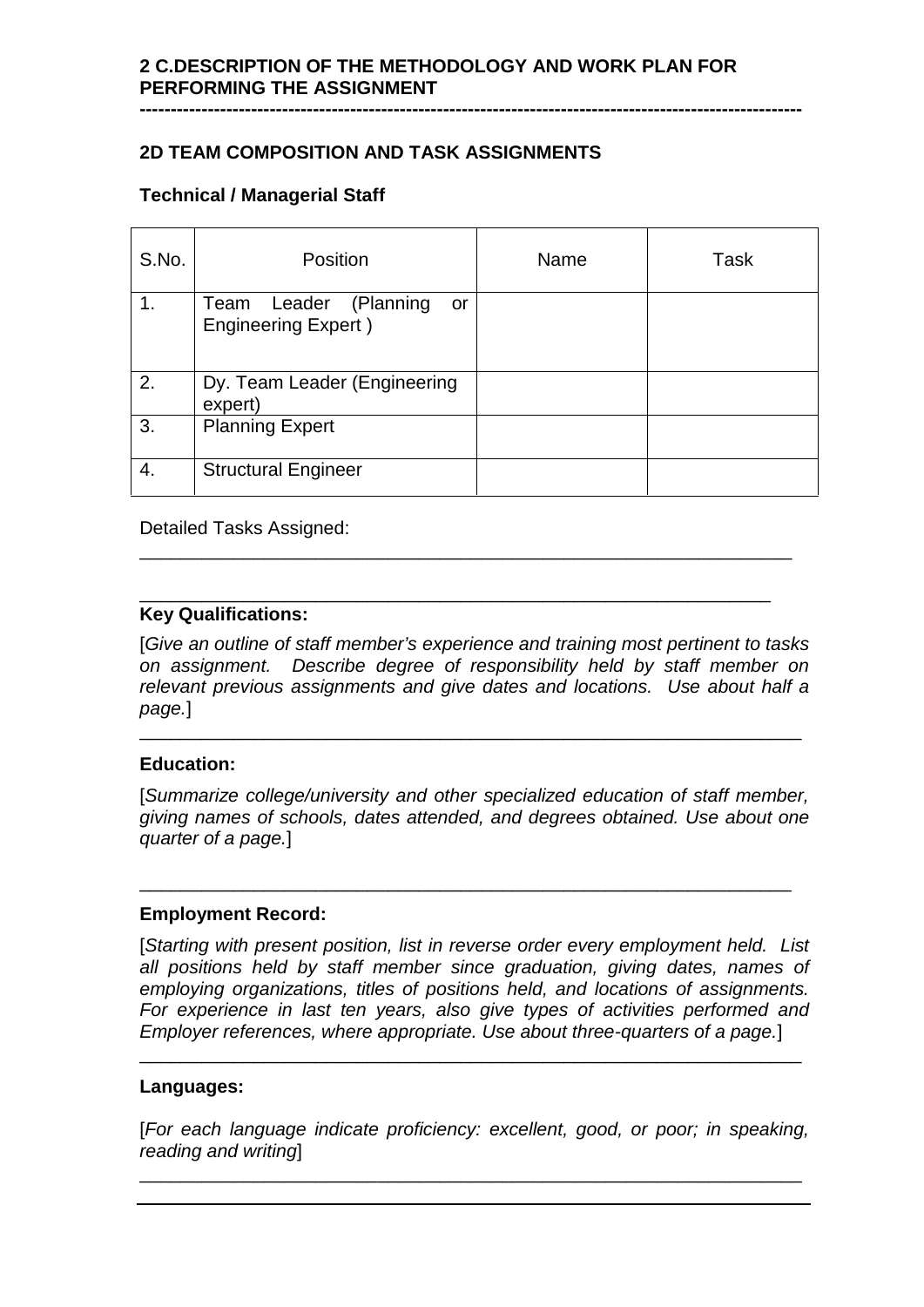## **Certification:**

I, the undersigned, certify that to the best of my knowledge and belief, these data correctly describe me, my qualifications, and my experience.

\_\_\_\_\_\_\_\_\_\_\_\_\_\_\_\_\_\_\_\_\_\_\_\_\_\_\_\_\_\_\_\_\_\_\_\_\_\_\_\_\_\_\_\_\_Date: \_\_\_\_\_\_\_\_\_\_\_\_\_\_

[Signature of staff member and authorized representative of the Firm] Day/Month/Year

Full name of staff member:

## **Full name of authorized representatives:**

## **2E.FORMAT OF CURRICULUM VITAE (CV) FOR**

## **PROPOSED PROFESSIONAL STAFF (Technical Staff )**

| Name of Firm:                         |  |  |
|---------------------------------------|--|--|
|                                       |  |  |
| Name of Staff:                        |  |  |
| Profession:                           |  |  |
| Date of Birth:                        |  |  |
|                                       |  |  |
| Membership in Professional Societies: |  |  |

**Note:** CV of each individual should be signed in original by the respective staff member along with the date and endorsed by the authorized representative of the lead firm.

\_\_\_\_\_\_\_\_\_\_\_\_\_\_\_\_\_\_\_\_\_\_\_\_\_\_\_\_\_\_\_\_\_\_\_\_\_\_\_\_\_\_\_\_\_\_\_\_\_\_\_\_\_\_\_\_\_\_\_\_\_\_\_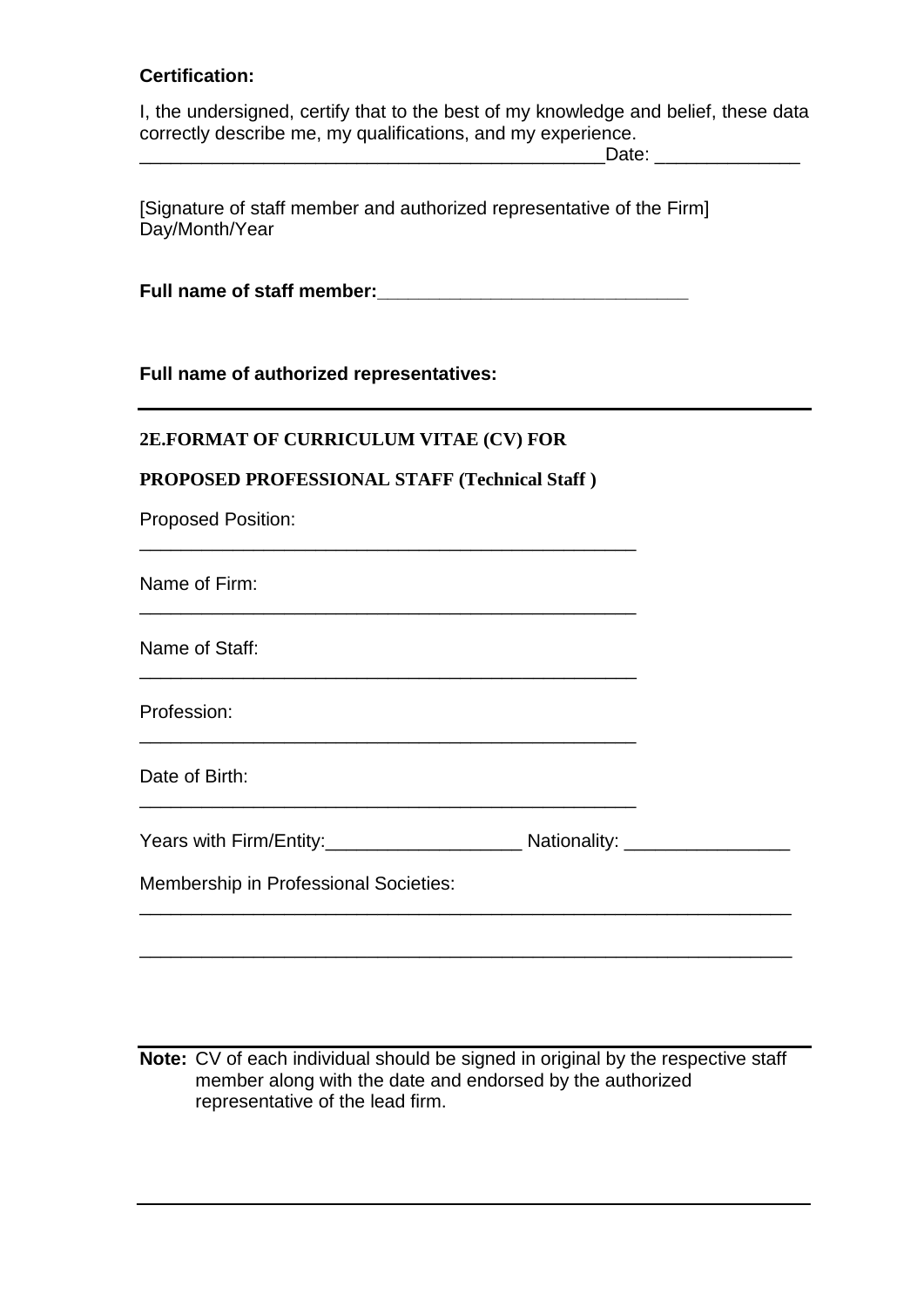# **3.Terms of Reference**

# **1. Introduction**

The Government of Telangana have proposed to provide 2BHK houses to all eligible urban poor in various ULBs under Housing for All scheme. It is required to prepare Detailed Projects Reports and assist the ULB- department in getting various approvals from both state and central Government. The DPRs shall be in line with guidelines issued by GoI under HFA.

# **2. Scope of the Job**

The scope of the job is broadly indicated as below:

- Survey of site proposed by ULBs for Housing Scheme for open land development/ In-situ development.
- Preparation of layout plans
- Planning of required Environmental, Civic and Social Infrastructure including off site infrastructure facilities.
- Prepartion of Dwelling unit plans and obtaining approval from competent authorities.
- Preparation of Detailed designs for both Housing and Infrastructure
- Preparation of Detailed structural designs/drawings.
- Preparation of Detailed estimates, Abstract estimates and cost estimates (Data) for Housing and Infrastructure
- Preparation of Detailed project report
- Assist department in obtaining approvals / Sanctions from the concerned executing departments of State Government
- Facilitating the ULBs in getting approvals from various State and Central committees
- Preparation of BOQ and Bid documents
- Facilitating the ULBs in finalization of tenders.
- 3. Detailed Tasks :

Preparation of Detail project report for identified projects for providing 2 BHK housing & infrastructure for urban poor under HFA. The consultant need to follow all the guidelines and stipulations fixed by governing authorities/ agencies like CPHEEO/ IRC/ MoRTH / ITPI / NBO /MoHUPA/ MoUD/ MoEF/ MoFPI/ State, Central PCB etc. Preparation of bid documents and BOQ is also part of the DPR. If needed, the consultants also prepare required documents for taking up the work under PPP model.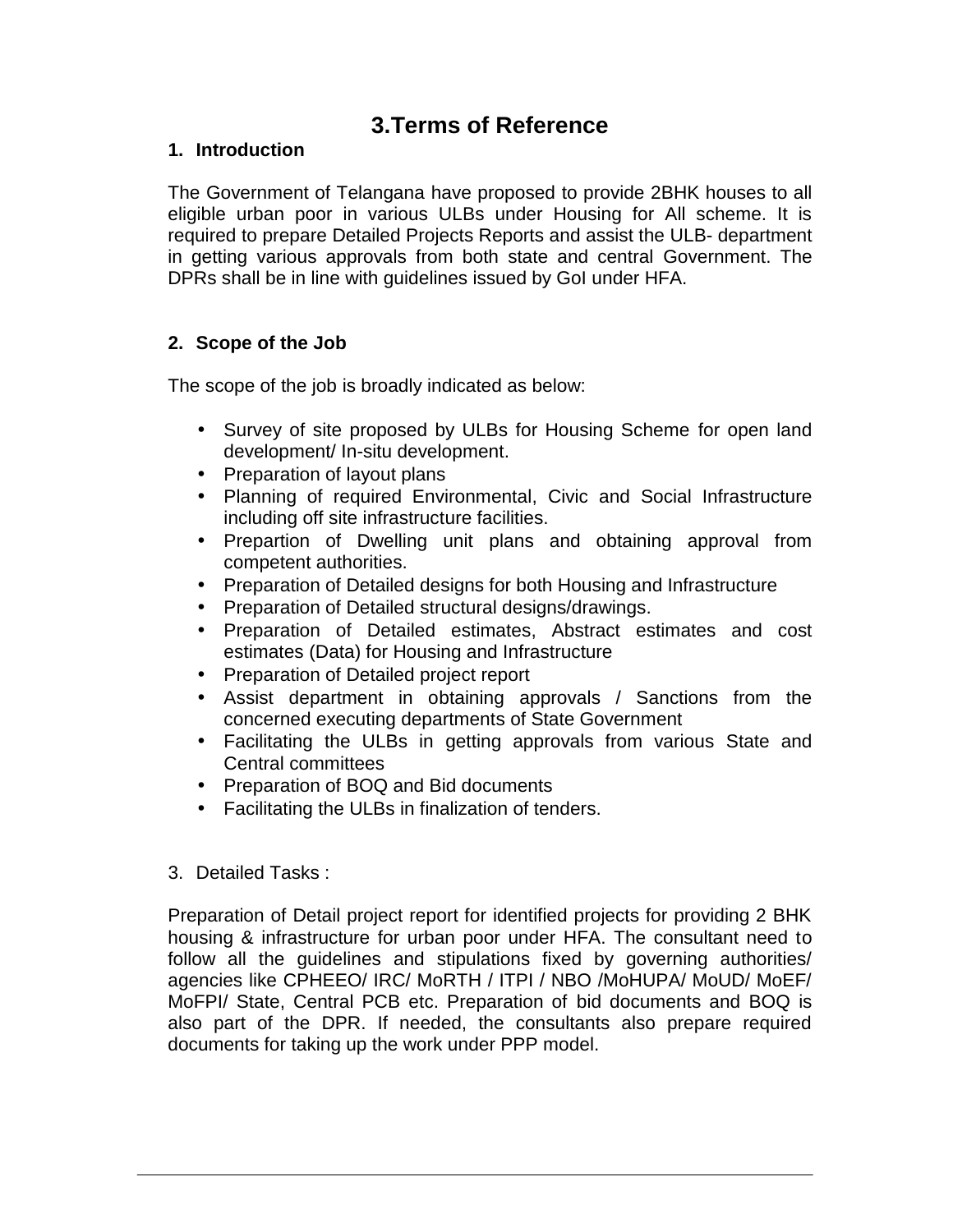#### 3.1 L**AY OUT PLANS:**

Detailed Survey shall be conducted using total station survey, if necessary, for planning the Housing project including infrastructure. The Layout shall be prepared for the site proposed by the ULB as per the existing town planning norms. The layout plan shall be prepared to suit for the required number of dwelling units in G/G+1/G+2 or any other pattern as per the directions of the concerned ULB authorities. The plan of dwelling unit shall also get approval by competent authorities.

#### 3.2 HOUSING

House Plan and design of the house shall be such that each house will have 2 Bed Rooms, Hall, Kitchen and two toilets(bath-cum-WC) with a plinth area of 560 Sqft including stair case & common area, two lofts for storage of house hold goods and Kitchen shall have kitchen platform.

The consultant shall follow the GO 10 (Housing Department) dt 15-10-2015 (or) any other GOs / directions issued by the Government/ MEPMA from time to time.

The consultant shall follow all the norms and guidelines fixed by governing authorities/ agencies like NBO / MoHUPA / State etc.

The consultant shall give the structural designs for the most suitable/viable/economical/disaster resistant/structurally stable structure for the Housing project and shall follow specification/design as per Indian Standards/NBC/State norms. The consultant shall investigate the soil for safe bearing capacity for proposing the foundation type in consent with competent authorities in the ULB and also following NBC Guidelines.

The consultant shall provide all the structural drawings

### 3.3 INFRASTRUCTURE

The consultant shall design required Civic infrastructure in the proposed site following the relevant State Norms/CPHEEO Norms/IS code/NBC and as per the directions of the ULB authorities The necessity of Offsite infrastructure is also to be examined and made part of the DPR. The infrastructure shall be in the following sectors.

- Roads

.

- Storm Water Drains.
- Water Supply.
- Sewage & disposal of sewage.
- Street Lighting.
- Social Infrastructure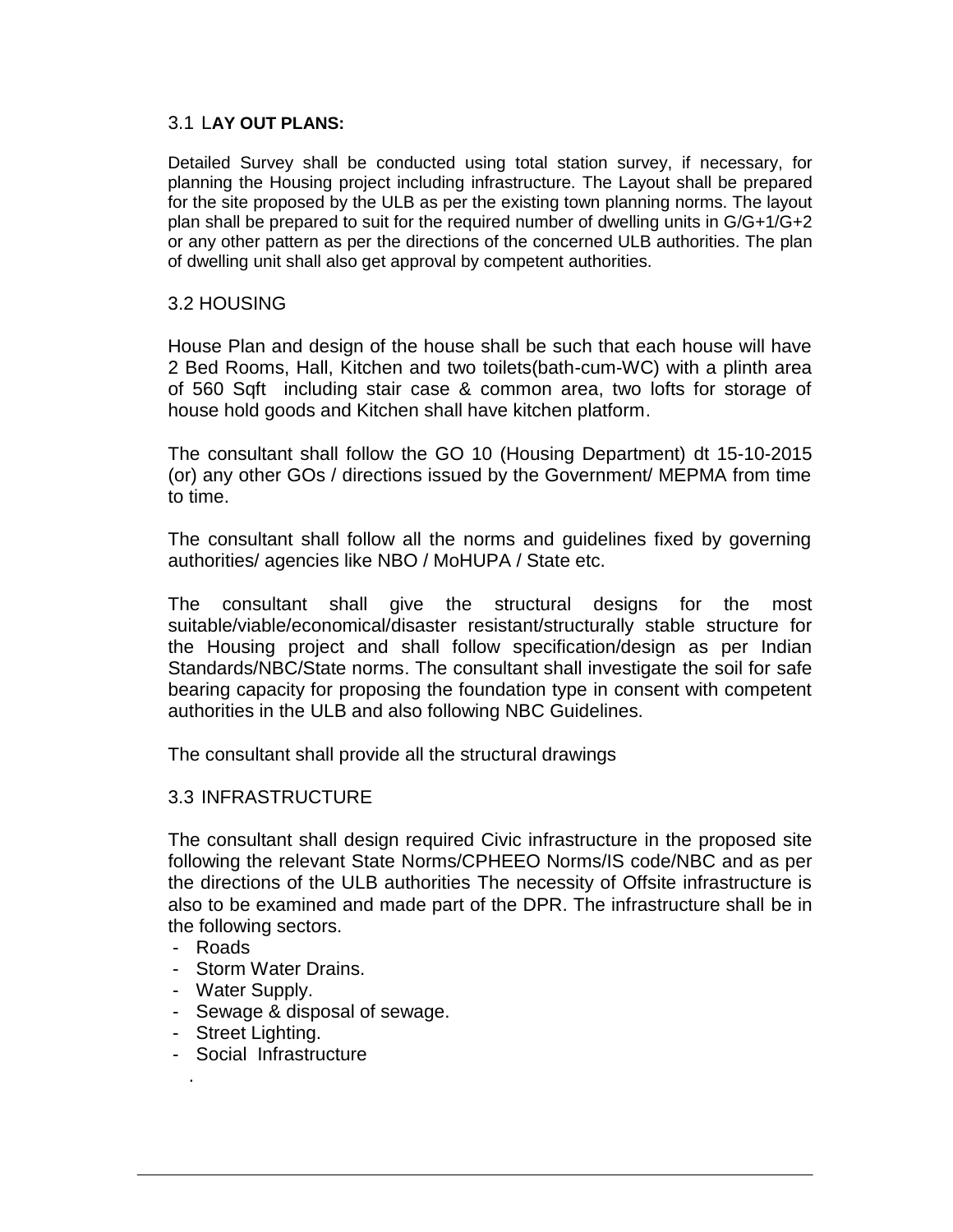# **3.4 Project Components**

The Key components and sub components to be assessed under the DPR are detailed out in the following table.

| SI.No. | <b>Sub-Component</b>                                                                                                                                                                                                                                              |
|--------|-------------------------------------------------------------------------------------------------------------------------------------------------------------------------------------------------------------------------------------------------------------------|
| 1.     | Conducting survey of the site identified by the ULB                                                                                                                                                                                                               |
| 2.     | Preparation of inception report including layout of proposed dwelling<br>units in best possible way with respect to ventilation and accessibility<br>to near by locality.                                                                                         |
| 3.     | Preparation of plan of dwelling Unit with 2 Bed Rooms, Hall, Kitchen<br>and two toilets (bath-cum-WC) with a plinth area of 560 Sqft including<br>stair case & common area, two lofts for storage of house hold goods<br>and Kitchen shall have kitchen platform. |
| 4.     | Preparation of structural designs /drawings for all the members and<br>also conducting soil investigation for SBC.                                                                                                                                                |
| 5.     | Preparation of cost estimates with current SSR as per APDSS<br>confirming to Indian standards/NBC/State norms for dwelling units<br>and infrastructure on site and off site if necessary.                                                                         |
| 6.     | Preparation of final DPR including all aspects and covering all the<br>items as per standard DPRs                                                                                                                                                                 |

## **3.5.Time duration**

The task is to be completed in all respect including submission of final report within a period of 10 days from the issue of the work order by the ULB

| <b>Deliverable</b>                                                | <b>Target time</b> |
|-------------------------------------------------------------------|--------------------|
| Inception report along with layout<br>plans & dwelling unit plan. | 3 Days.            |
| Submission of DPR in full shape.                                  | 10 Days.           |

# **3.6.Payment schedule**

| <b>Submission and Acceptance of</b>            | Payment as% total |
|------------------------------------------------|-------------------|
| Final DPR and approval by competent authority. | 40%               |
| On submission of Bid documents.                | 25%               |
| Finalization of tenders & issue of Work Order. | <b>20%</b>        |
| After completion of work.                      | 15%               |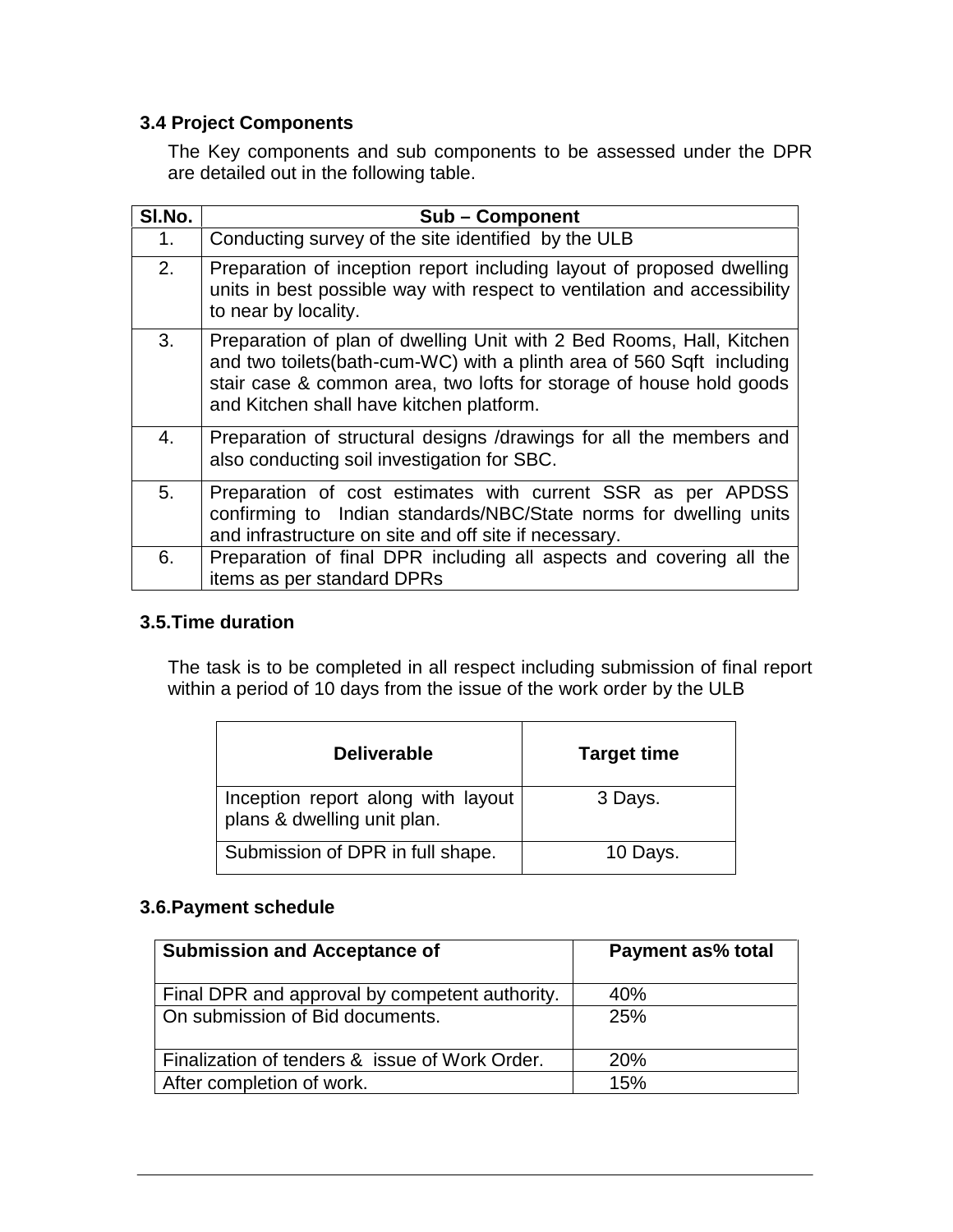# **COVER B FINANCIAL PROPOSAL**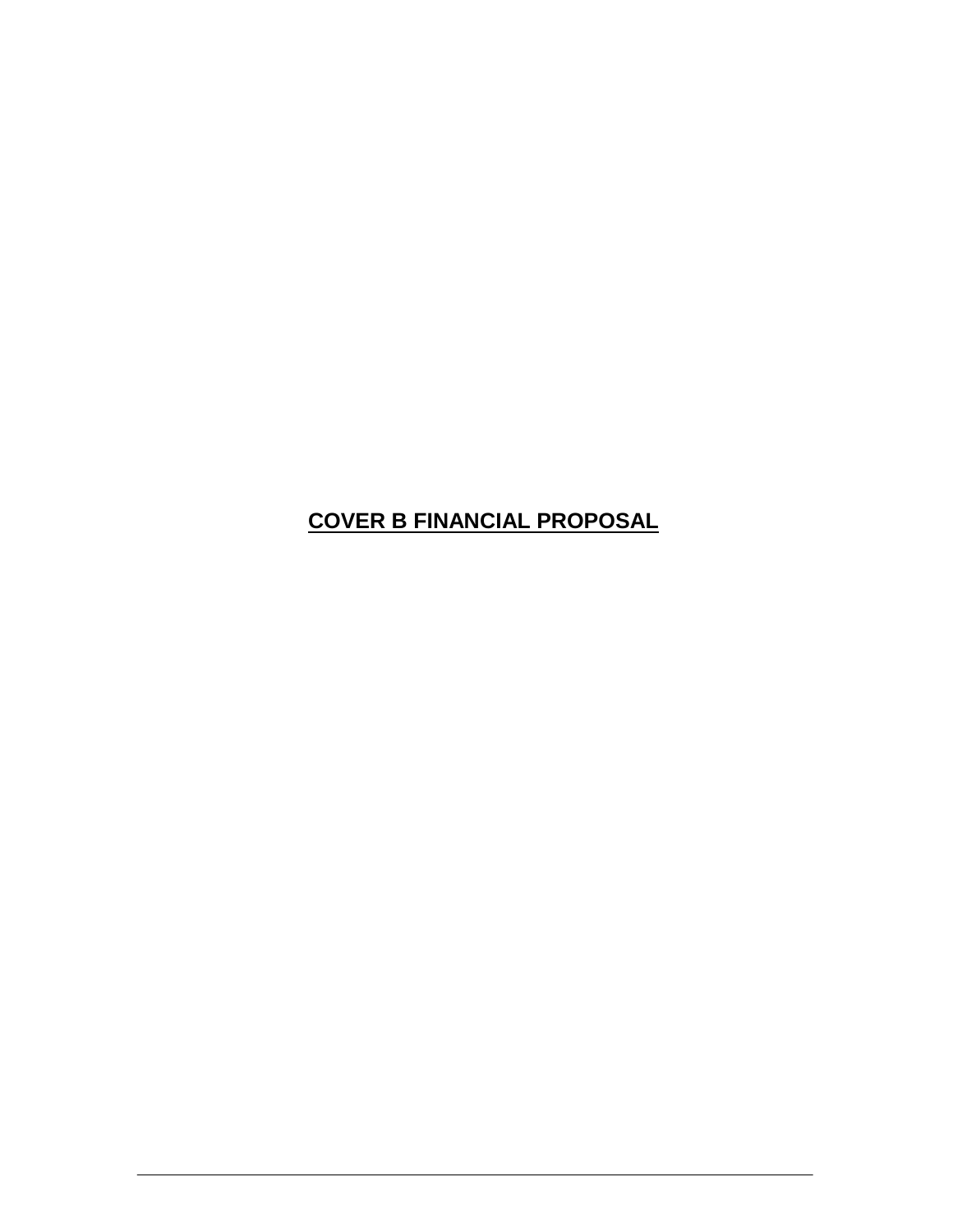## **APPENDIX B**

# **4 FINANCIAL PROPOSAL – STANDARD FORMS**

#### **4A.FINANCIAL PROPOSAL SUBMISSION FORM**

[Location, Date] FROM: (Name of Firm) To: (Name and Address of Employer) \_\_\_\_\_\_\_\_\_\_\_\_\_\_\_\_\_\_\_\_ \_\_\_\_\_\_\_\_\_\_\_\_\_\_\_\_\_\_\_\_\_\_\_\_\_\_\_\_\_\_ Ladies/Gentlemen: Subject: Empanelment of Consultants' Services for \_\_\_\_\_\_\_\_\_\_\_\_\_\_\_\_\_\_\_\_\_\_\_\_\_\_\_\_\_\_ \_\_\_\_\_\_\_\_\_\_\_\_\_\_\_\_\_\_\_\_\_\_\_\_\_\_\_ Financial Proposal.

We, the undersigned, offer to provide the consulting services for the above in accordance with your Request for Proposal date [*Date*], and out (technical and Financial Proposals). We submit our financial proposal in the format attached:

Our financial proposal shall be binding upon us subject to the modifications resulting from contract negotiations, up to expiration of the validity period of the proposal, i.e., [*Date*].

| <b>Description</b>                                                                                                      | Rate in figures *<br>(As a percentage of<br>estimation) | Rate in<br>words |  |
|-------------------------------------------------------------------------------------------------------------------------|---------------------------------------------------------|------------------|--|
| Preparation of DPR as per ToR for<br>providing 2 BHK Housing<br>&<br>Infrastructure for Urban poor under HFA<br>scheme. |                                                         |                  |  |
| a. Upto 200 Dwelling Units.                                                                                             |                                                         |                  |  |
| b. From 201 DUs to 500 DUs                                                                                              |                                                         |                  |  |
| c. From 501 DUs to 1000 DUs                                                                                             |                                                         |                  |  |
| d. From 1001 DUs to 1500 DUs                                                                                            |                                                         |                  |  |
| e. From 1501 DUs to 2000 DUs                                                                                            |                                                         |                  |  |
| f. Above 2000 DUs                                                                                                       |                                                         |                  |  |